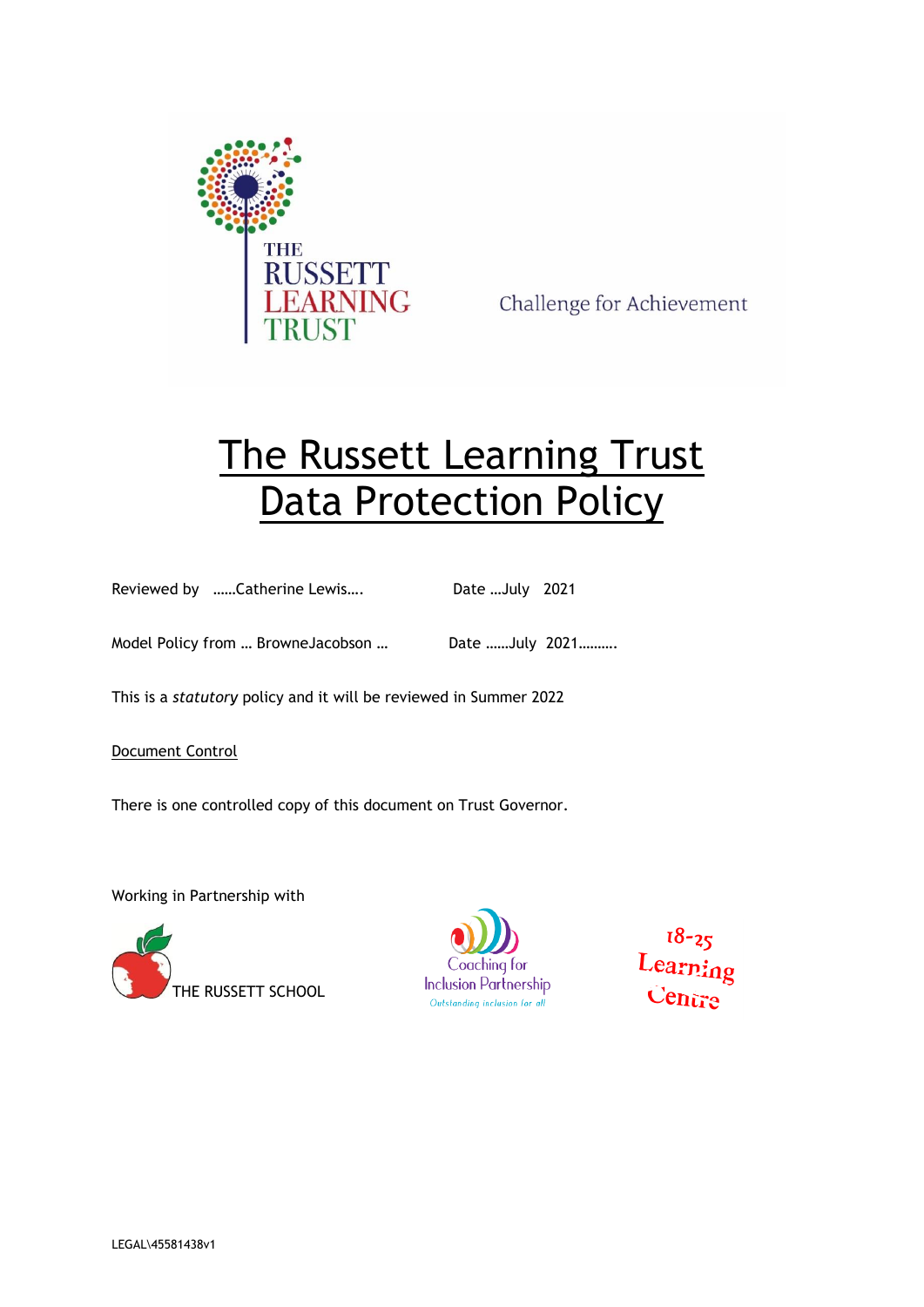## **Contents**

| 1  |  |
|----|--|
| 2  |  |
| 3  |  |
| 4  |  |
| 5  |  |
| 6  |  |
| 7  |  |
| 8  |  |
| 9  |  |
| 10 |  |
| 11 |  |
| 12 |  |
| 13 |  |
| 14 |  |
| 15 |  |
| 16 |  |
| 17 |  |
| 18 |  |
| 19 |  |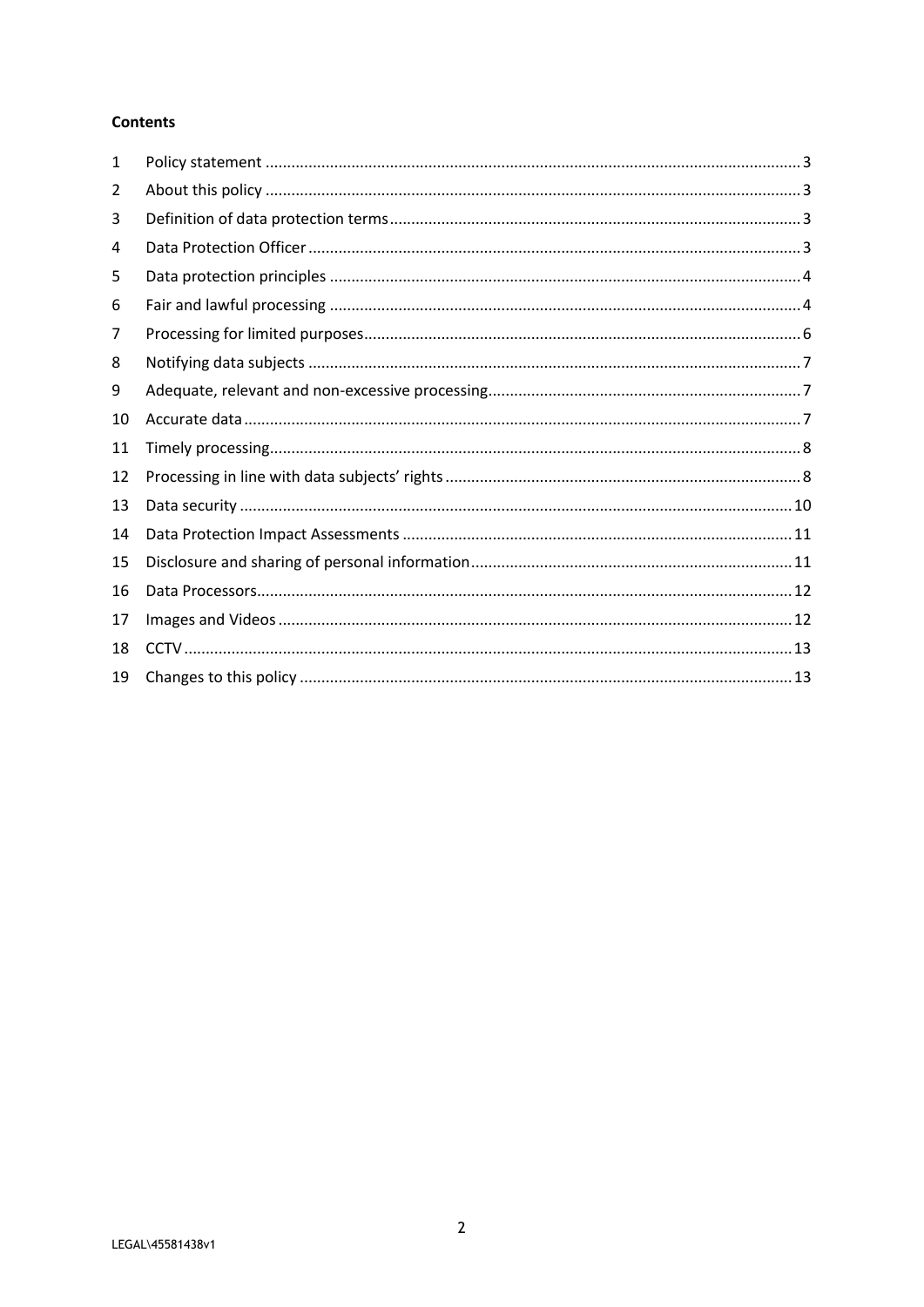## <span id="page-2-0"></span>**1 Policy statement**

- 1.1 Everyone has rights with regard to the way in which their **personal data** is handled. During the course of our activities as a multi academy Trust (Trust"), we will collect, store and **process personal data** about our pupils, workforce, parents and others. This makes us a **data controller** in relation to that **personal data**.
- 1.2 We are committed to the protection of all personal data and special category personal data for which we are the data controller.
- 1.3 The law imposes significant fines for failing to lawfully process and safeguard personal data and failure to comply with this policy may result in those fines being applied.
- 1.4 All members of our workforce must comply with this policy when processing personal data on our behalf. Any breach of this policy may result in disciplinary or other action.

# <span id="page-2-1"></span>**2 About this policy**

- 2.1 The types of **personal data** that we may be required to handle include information about pupils, parents, our **workforce**, and others that we deal with. The **personal data** which we hold is subject to certain legal safeguards specified in the General Data Protection Regulation ('**GDPR'**), the Data Protection Act 2018 and other regulations (together '**Data Protection Legislation**').
- 2.2 This policy and any other documents referred to in it set out the basis on which we will **process** any **personal data** we collect from **data subjects**, or that is provided to us by **data subjects** or other sources.
- 2.3 This policy does not form part of any employee's contract of employment and may be amended at any time.
- 2.4 This policy sets out rules on data protection and the legal conditions that must be satisfied when we process **personal data**.

## <span id="page-2-2"></span>**3 Definition of data protection terms**

All defined terms in this policy are indicated in bold text, and a list of definitions is included in the Annex to this policy.

## <span id="page-2-3"></span>**4 Data Protection Officer**

4.1 As a Trust, we are required to appoint a Data Protection Officer ("DPO").

Our DPO is Martin Walters, and they can be contacted at Cheshire West and Chester Local Authority.

The Data Guardian at the Russett Academy is ……………………………..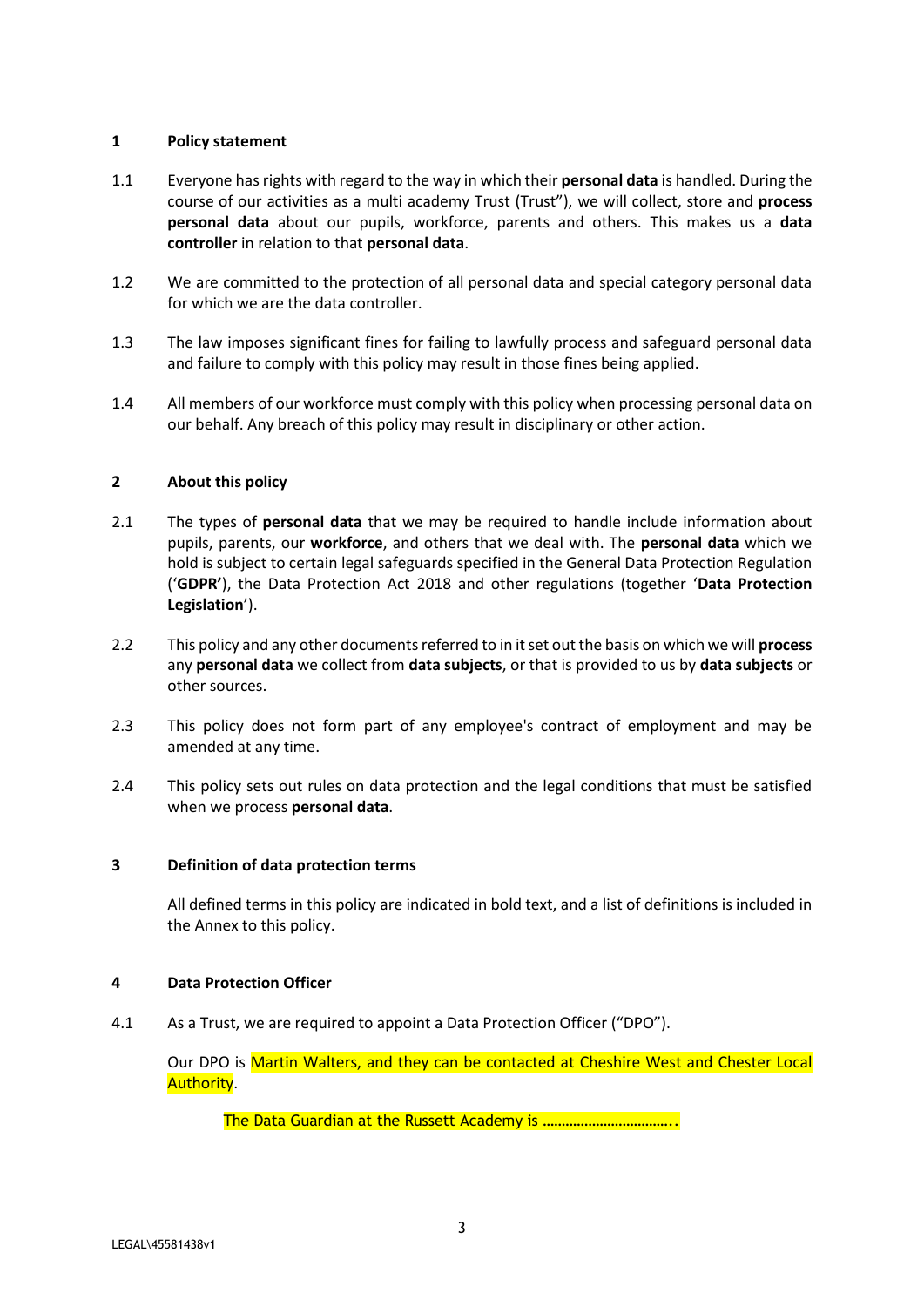- 4.2 The Data Guardian with the support of the DPO is responsible for ensuring compliance with the Data Protection Legislation. Any questions about the operation of this policy or any concerns that the policy has not been followed should be referred in the first instance to the Data Guardian.
- 4.3 The Data Guardian is also the central point of contact for all **data subjects** and others in relation to matters of data protection. Who will refer onto the DPO.

#### <span id="page-3-0"></span>**5 Data protection principles**

- 5.1 Anyone **processing personal data** must comply with the data protection principles. These provide that **personal data** must be:
	- 5.1.1 **Processed** fairly and lawfully and transparently in relation to the **data subject**;
	- 5.1.2 **Processed** for specified, lawful purposes and in a way which is not incompatible with those purposes;
	- 5.1.3 Adequate, relevant and not excessive for the purpose;
	- 5.1.4 Accurate and up to date;
	- 5.1.5 Not kept for any longer than is necessary for the purpose; and
	- 5.1.6 **Processed** securely using appropriate technical and organisational measures.
- 5.2 **Personal Data** must also:
	- 5.2.1 be **processed** in line with **data subjects'** rights;
	- 5.2.2 not be transferred to people or organisations situated in other countries without adequate protection.
- 5.3 We will comply with these principles in relation to any **processing** of **personal data** by the Trust.

## <span id="page-3-1"></span>**6 Fair and lawful processing**

- 6.1 Data Protection Legislation is not intended to prevent the **processing** of **personal data**, but to ensure that it is done fairly and without adversely affecting the rights of the data subject.
- 6.2 For **personal data** to be **processed** fairly, **data subjects** must be made aware:
	- 6.2.1 that the **personal data** is being **processed**;
	- 6.2.2 why the **personal data** is being **processed**;
	- 6.2.3 what the lawful basis is for that **processing** (see below);
	- 6.2.4 whether the **personal data** will be shared, and if so with whom;
	- 6.2.5 the period for which the **personal data** will be held;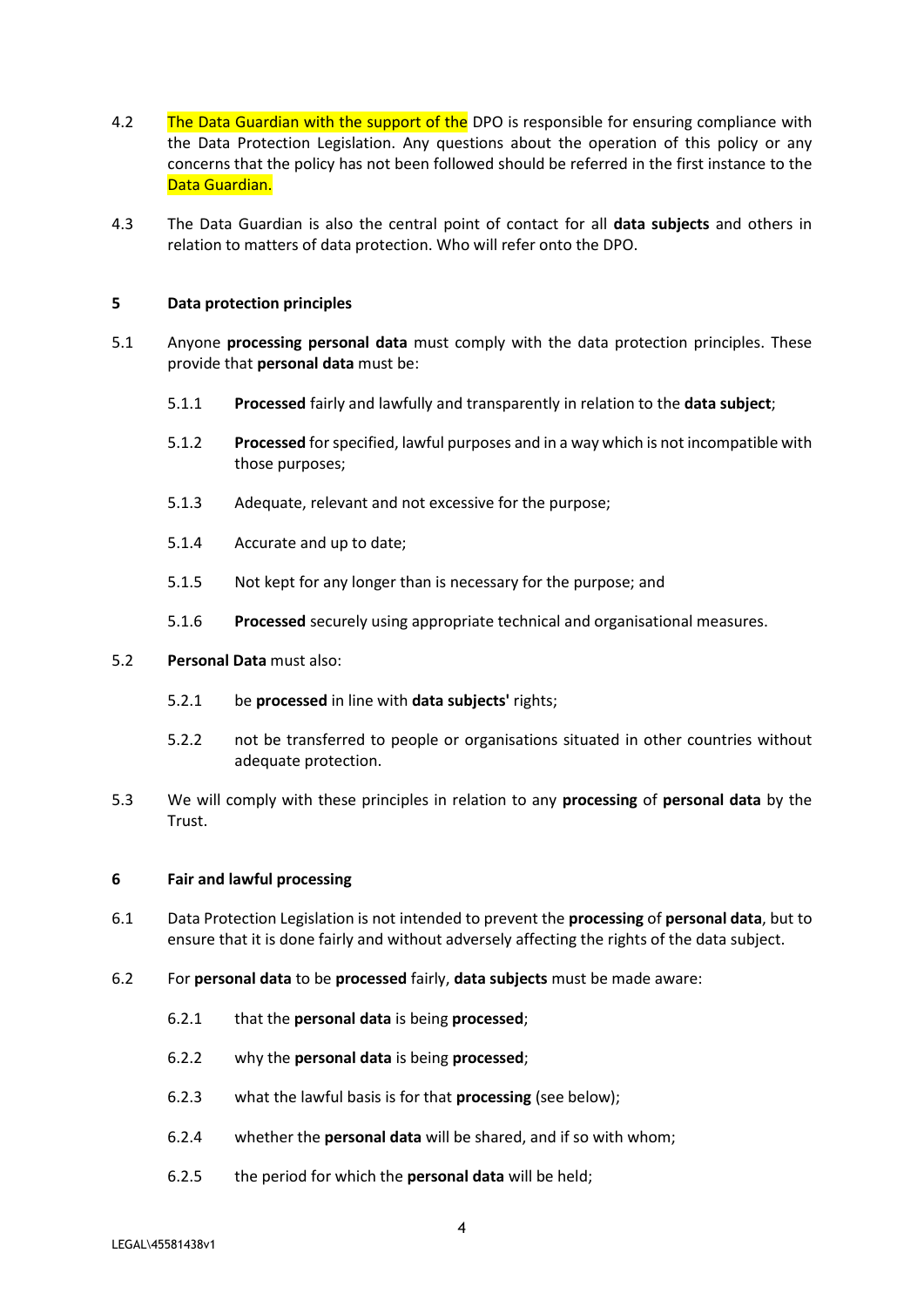- 6.2.6 the existence of the **data subject's** rights in relation to the **processing** of that **personal data**; and
- 6.2.7 the right of the **data subject** to raise a complaint with the Information Commissioner's Office in relation to any **processing**.
- 6.3 We will only obtain such **personal data** as is necessary and relevant to the purpose for which it was gathered, and will ensure that we have a lawful basis for any **processing**.
- 6.4 For **personal data** to be **processed** lawfully, it must be **processed** on the basis of one of the legal grounds set out in the Data Protection Legislation. We will normally **process personal data** under the following legal grounds:
	- 6.4.1 where the **processing** is necessary for the performance of a contract between us and the **data subject**, such as an employment contract;
	- 6.4.2 where the **processing** is necessary to comply with a legal obligation that we are subject to, (e.g the Education Act 2011);
	- 6.4.3 where the law otherwise allows us to **process** the **personal data** or we are carrying out a task in the public interest; and
	- 6.4.4 where none of the above apply then we will seek the consent of the **data subject** to the **processing** of their **personal data**.
- 6.5 When **special category personal data** is being processed then an additional legal ground must apply to that processing. We will normally only **process special category personal dat**a under following legal grounds:
	- 6.5.1 where the **processing** is necessary for employment law purposes, for example in relation to sickness absence;
	- 6.5.2 where the **processing** is necessary for reasons of substantial public interest, for example for the purposes of equality of opportunity and treatment;
	- 6.5.3 where the **processing** is necessary for health or social care purposes, for example in relation to pupils with medical conditions or disabilities; and
	- 6.5.4 where none of the above apply then we will seek the consent of the **data subject** to the **processing** of their **special category personal data**.
- 6.6 We will inform **data subjects** of the above matters by way of appropriate privacy notices which shall be provided to them when we collect the data or as soon as possible thereafter, unless we have already provided this information such as at the time when a pupil joins us.
- 6.7 If any **data user** is in doubt as to whether they can use any personal data for any purpose then they must contact the DPO before doing so.

## **Vital Interests**

6.8 There may be circumstances where it is considered necessary to **process personal data** or **special category personal data** in order to protect the vital interests of a **data subject**. This might include medical emergencies where the **data subject** is not in a position to give consent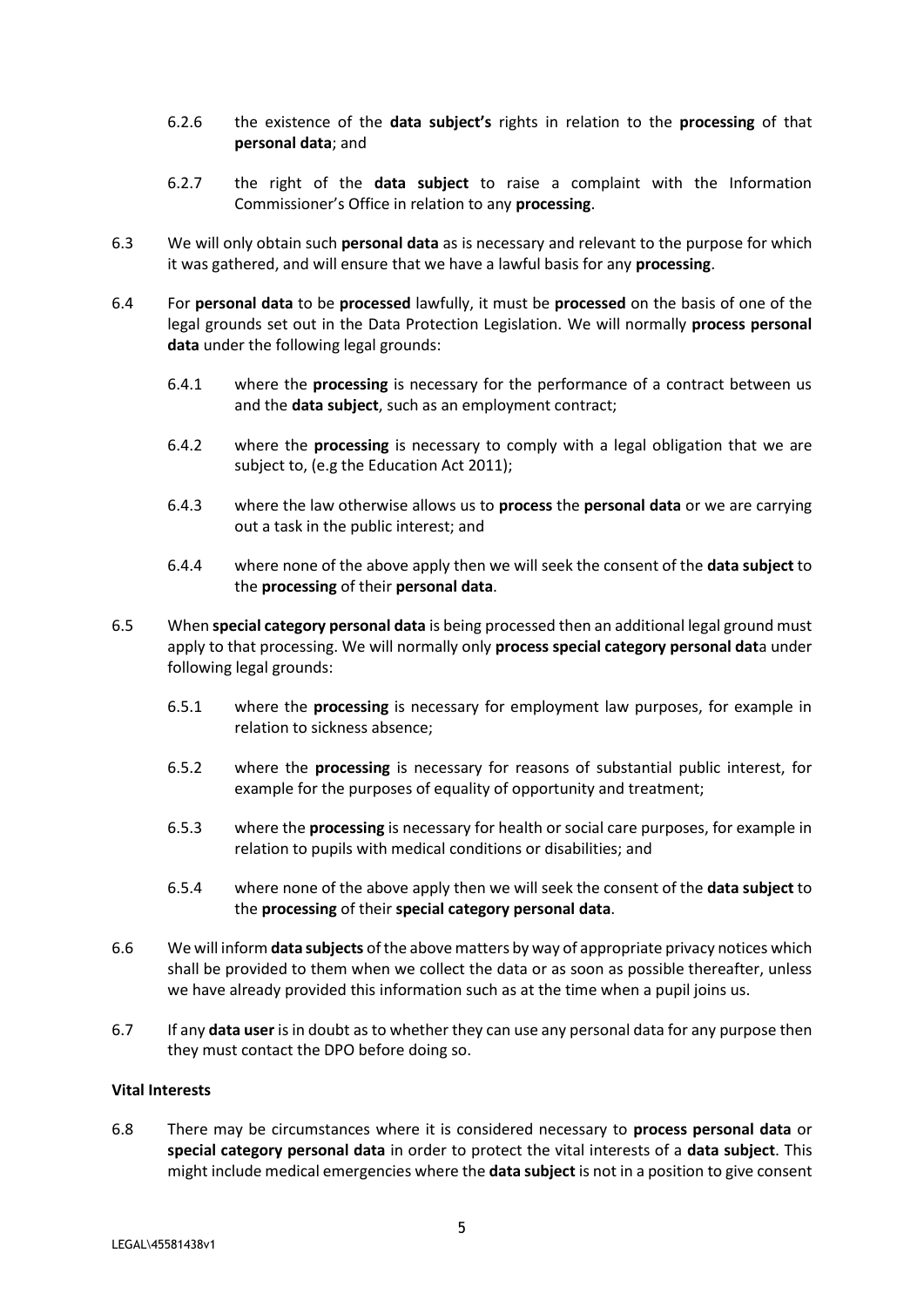to the **processing**. We believe that this will only occur in very specific and limited circumstances. In such circumstances we would usually seek to consult with the DPO in advance, although there may be emergency situations where this does not occur.

#### **Consent**

- 6.9 Where none of the other bases for **processing** set out above apply then the academy must seek the consent of the **data subject** before **processing** any **personal data** for any purpose.
- 6.10 There are strict legal requirements in relation to the form of consent that must be obtained from **data subjects**.
- 6.11 When pupils and or our Workforce join the Trust, a consent form will be required to be completed in relation to them. This consent form deals with the taking and use of photographs and videos of them, amongst other things. Where appropriate third parties may also be required to complete a consent form.
- 6.12 In relation to all pupils under the age of 12/13 years old we will seek consent from an individual with parental responsibility for that pupil.
- 6.13 We will generally seek consent directly from a pupil who has reached the age of 12/13, however we recognise that this may not be appropriate in certain circumstances and therefore may be required to seek consent from and individual with parental responsibility.
- 6.14 If consent is required for any other **processing** of **personal data** of any **data subject** then the form of this consent must:
	- 6.14.1 Inform the **data subject** of exactly what we intend to do with their **personal data**;
	- 6.14.2 Require them to positively confirm that they consent we cannot ask them to optout rather than opt-in; and
	- 6.14.3 Inform the **data subject** of how they can withdraw their consent.
- 6.15 Any consent must be freely given, which means that we cannot make the provision of any goods or services or other matter conditional on a **data subject** giving their consent.
- 6.16 The Data Guardian must always be consulted in relation to any consent form before consent is obtained.
- 6.17 A record must always be kept of any consent, including how it was obtained and when.

## <span id="page-5-0"></span>**7 Processing for limited purposes**

7.1 In the course of our activities as a Trust, we may collect and process the personal data set out in our Schedule of Processing Activities. This may include personal data we receive directly from a data subject (for example, by completing forms or by corresponding with us by mail, phone, email or otherwise) and personal data we receive from other sources (including, for example, local authorities, other schools, parents, other pupils or members of our workforce).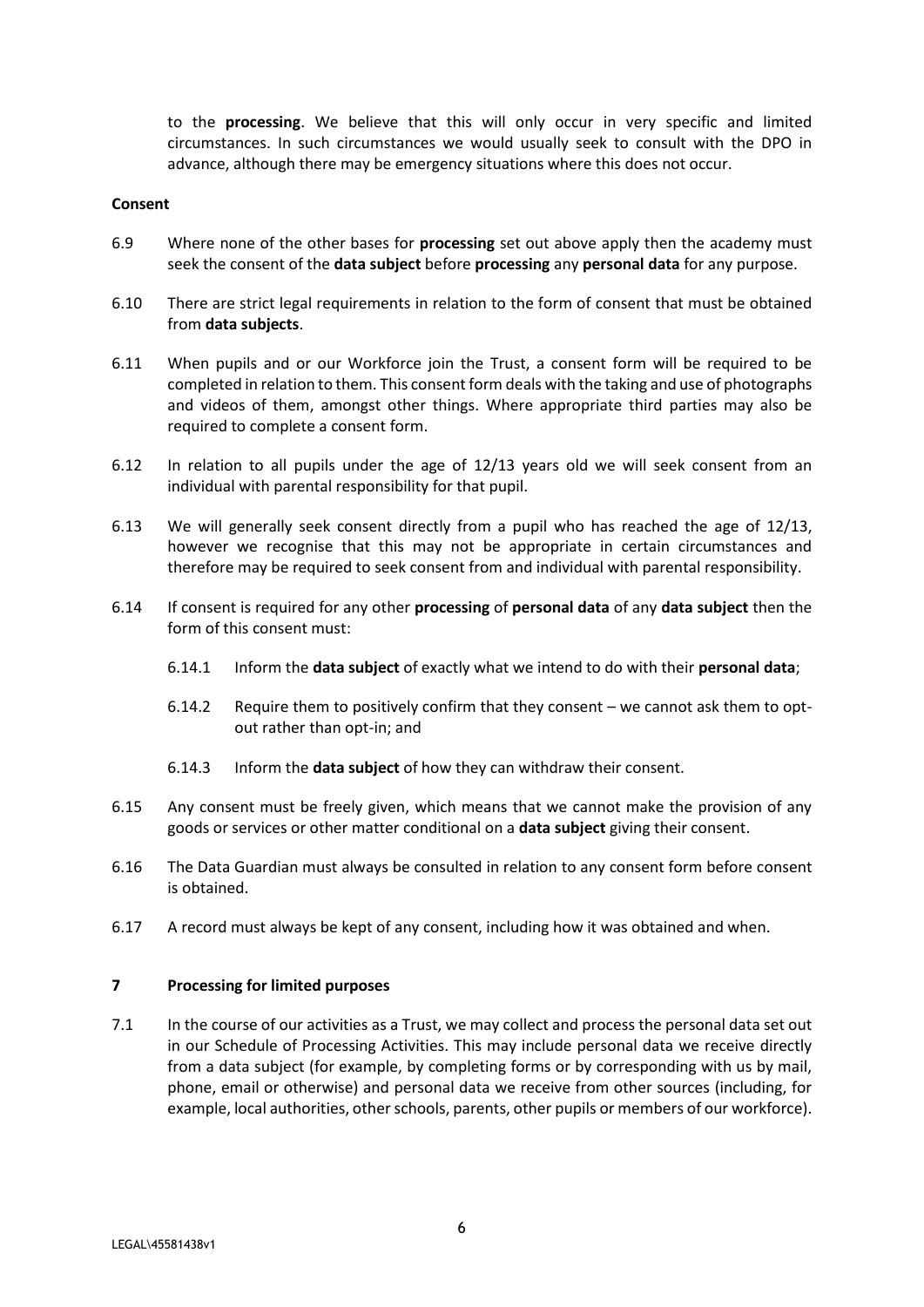7.2 We will only process personal data for the specific purposes set out in our Schedule of Processing Activities or for any other purposes specifically permitted by Data Protection Legislation or for which specific consent has been provided by the data subject.

## <span id="page-6-0"></span>**8 Notifying data subjects**

- 8.1 If we collect **personal data** directly from **data subjects**, we will inform them about:
	- 8.1.1 our identity and contact details as **Data Controller** and those of the DPO;
	- 8.1.2 the purpose or purposes and legal basis for which we intend to **process** that **personal data**;
	- 8.1.3 the types of third parties, if any, with which we will share or to which we will disclose that **personal data**;
	- 8.1.4 whether the **personal data** will be transferred outside the European Economic Area ('**EEA**') and if so the safeguards in place;
	- 8.1.5 the period for which their **personal data** will be stored.
	- 8.1.6 the existence of any automated decision making in the **processing** of the **personal data** along with the significance and envisaged consequences of the **processing** and the right to object to such decision making; and
	- 8.1.7 the rights of the **data subject** to object to or limit processing, request information, request deletion of information or lodge a complaint with the ICO.
- 8.2 Unless we have already informed data subjects that we will be obtaining information about them from third parties (for example in our privacy notices), then if we receive personal data about a data subject from other sources, we will provide the data subject with the above information as soon as possible thereafter, informing them of where the personal data was obtained from.

## <span id="page-6-1"></span>**9 Adequate, relevant and non-excessive processing**

We will only collect **personal data** to the extent that it is required for the specific purpose notified to the **data subject**, unless otherwise permitted by Data Protection Legislation.

## <span id="page-6-2"></span>**10 Accurate data**

- 10.1 We will ensure that **personal data** we hold is accurate and kept up to date.
- 10.2 We will take reasonable steps to destroy or amend inaccurate or out-of-date data.
- 10.3 **Data subjects** have a right to have any inaccurate **personal data** rectified. See further below in relation to the exercise of this right.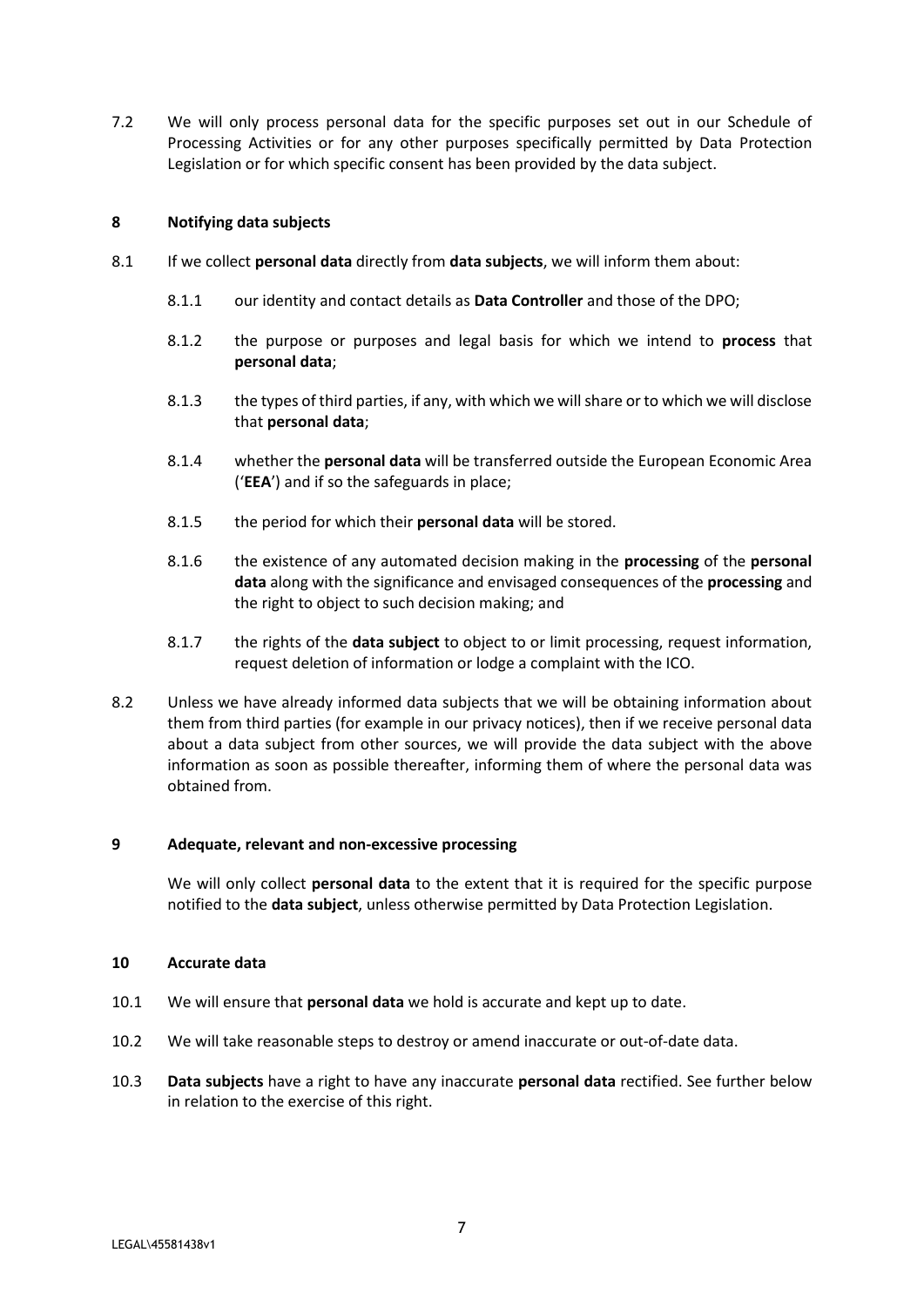#### <span id="page-7-0"></span>**11 Timely processing**

- 11.1 We will not keep **personal data** longer than is necessary for the purpose or purposes for which they were collected. We will take all reasonable steps to destroy, or erase from our systems, all **personal data** which is no longer required.
- 11.2 We shall seek to comply with the rights exercised by data subjects as set out in section 12 below as soon as possible and within legal time limits. However, there may be instances where due to circumstances outside of the Trust's control this may not be possible e.g. where the Academy or Trust has been closed or is only partially operable. In such circumstances data subjects till be notified and provided details about the reason for the delay and when a response can reasonably be expected.

## <span id="page-7-1"></span>**12 Processing in line with data subjects' rights**

- 12.1 We will **process** all **personal data** in line with **data subjects'** rights, in particular their right to:
	- 12.1.1 request access to any **personal data** we hold about them;
	- 12.1.2 object to the **processing** of their **personal data**, including the right to object to direct marketing;
	- 12.1.3 have inaccurate or incomplete **personal data** about them rectified;
	- 12.1.4 restrict **processing** of their **personal data**;
	- 12.1.5 have **personal data** we hold about them erased
	- 12.1.6 have their **personal data** transferred; and
	- 12.1.7 object to the making of decisions about them by automated means.

## **The Right of Access to Personal Data**

12.2 **Data subjects** may request access to all **personal data** we hold about them. Such requests will be considered in line with the Trusts Subject Access Request Procedure.

## **The Right to Object**

- 12.3 In certain circumstances **data subjects** may object to us **processing** their **personal data**. This right may be exercised in relation to **processing** that we are undertaking on the basis of a legitimate interest or in pursuit of a statutory function or task carried out in the public interest.
- 12.4 An objection to **processing** does not have to be complied with where the Trust/Academy can demonstrate compelling legitimate grounds which override the rights of the **data subject**.
- 12.5 Such considerations are complex and must always be referred to the Data Guardian upon receipt of the request to exercise this right.
- 12.6 In respect of direct marketing any objection to **processing** must be complied with.
- 12.7 The Trust is not however obliged to comply with a request where the **personal data** is required in relation to any claim or legal proceedings.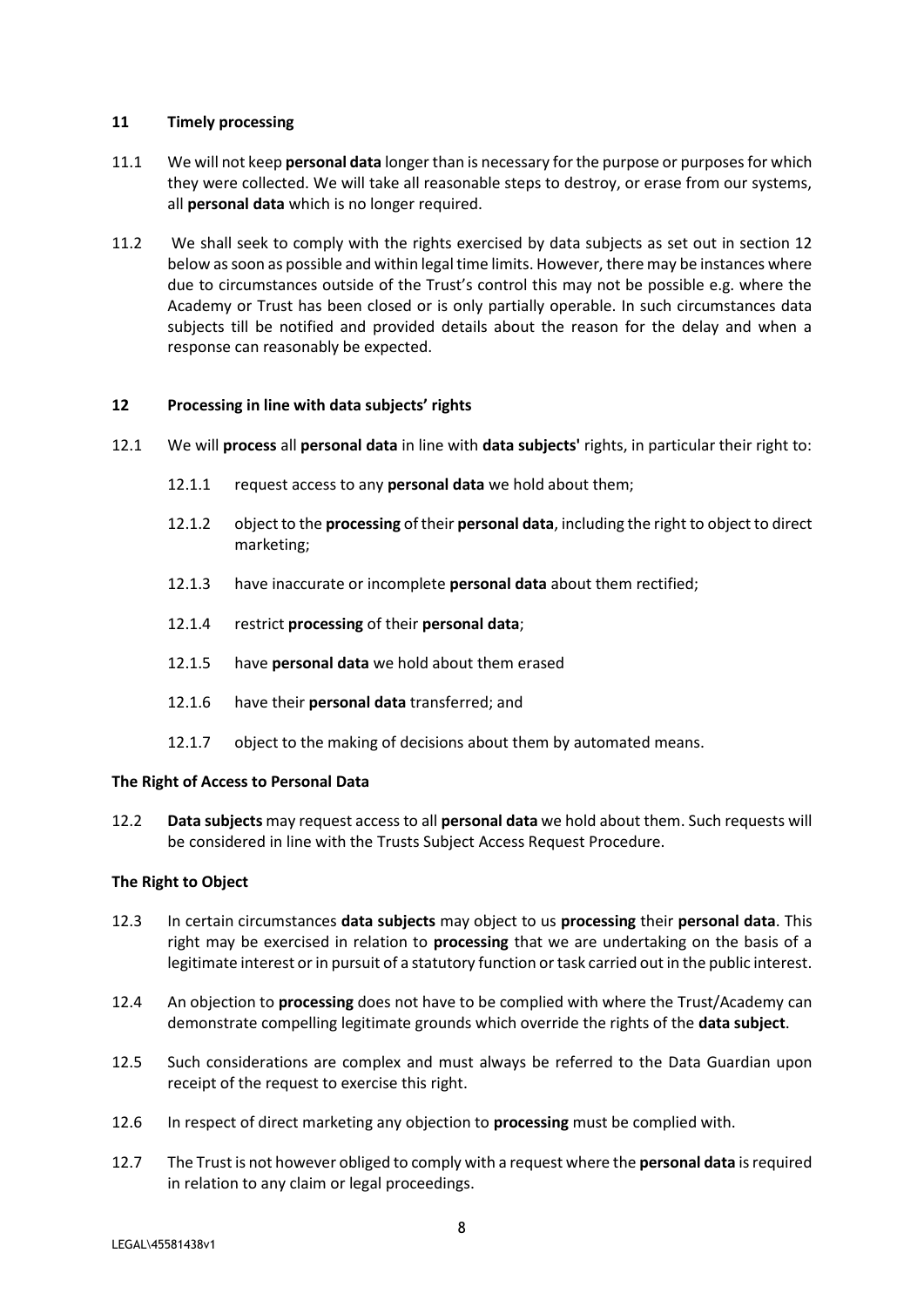#### **The Right to Rectification**

- 12.8 If a **data subject** informs the Trust that **personal data** held about them by the Trust is inaccurate or incomplete then we will consider that request and provide a response within one month.
- 12.9 If we consider the issue to be too complex to resolve within that period then we may extend the response period by a further two months. If this is necessary then we will inform the **data subject** within one month of their request that this is the case.
- 12.10 We may determine that any changes proposed by the **data subject** should not be made. If this is the case then we will explain to the **data subject** why this is the case. In those circumstances we will inform the **data subject** of their right to complain to the Information Commissioner's Office at the time that we inform them of our decision in relation to their request.

## **The Right to Restrict Processing**

- 12.11 **Data subjects** have a right to "block" or suppress the **processing** of personal data. This means that the Trust can continue to hold the **personal data** but not do anything else with it.
- 12.12 The Trust must restrict the **processing** of **personal data**:
	- 12.12.1 Where it is in the process of considering a request for **personal data** to be rectified (see above);
	- 12.12.2 Where the Trust is in the process of considering an objection to processing by a **data subject**;
	- 12.12.3 Where the **processing** is unlawful but the **data subject** has asked the Trust not to delete the **personal data**; and
	- 12.12.4 Where the Trust no longer needs the **personal data** but the **data subject** has asked the Trust not to delete the **personal data** because they need it in relation to a legal claim, including any potential claim against the Trust.
- 12.13 If the Trust has shared the relevant **personal data** with any other organisation then we will contact those organisations to inform them of any restriction, unless this proves impossible or involves a disproportionate effort.
- 12.14 The Data Guardian must be consulted in relation to requests under this right.

#### **The Right to Be Forgotten**

- 12.15 **Data subjects** have a right to have **personal data** about them held by the Trust erased only in the following circumstances:
	- 12.15.1 Where the **personal data** is no longer necessary for the purpose for which it was originally collected;
	- 12.15.2 When a **data subject** withdraws consent which will apply only where the Trust is relying on the individuals consent to the **processing** in the first place;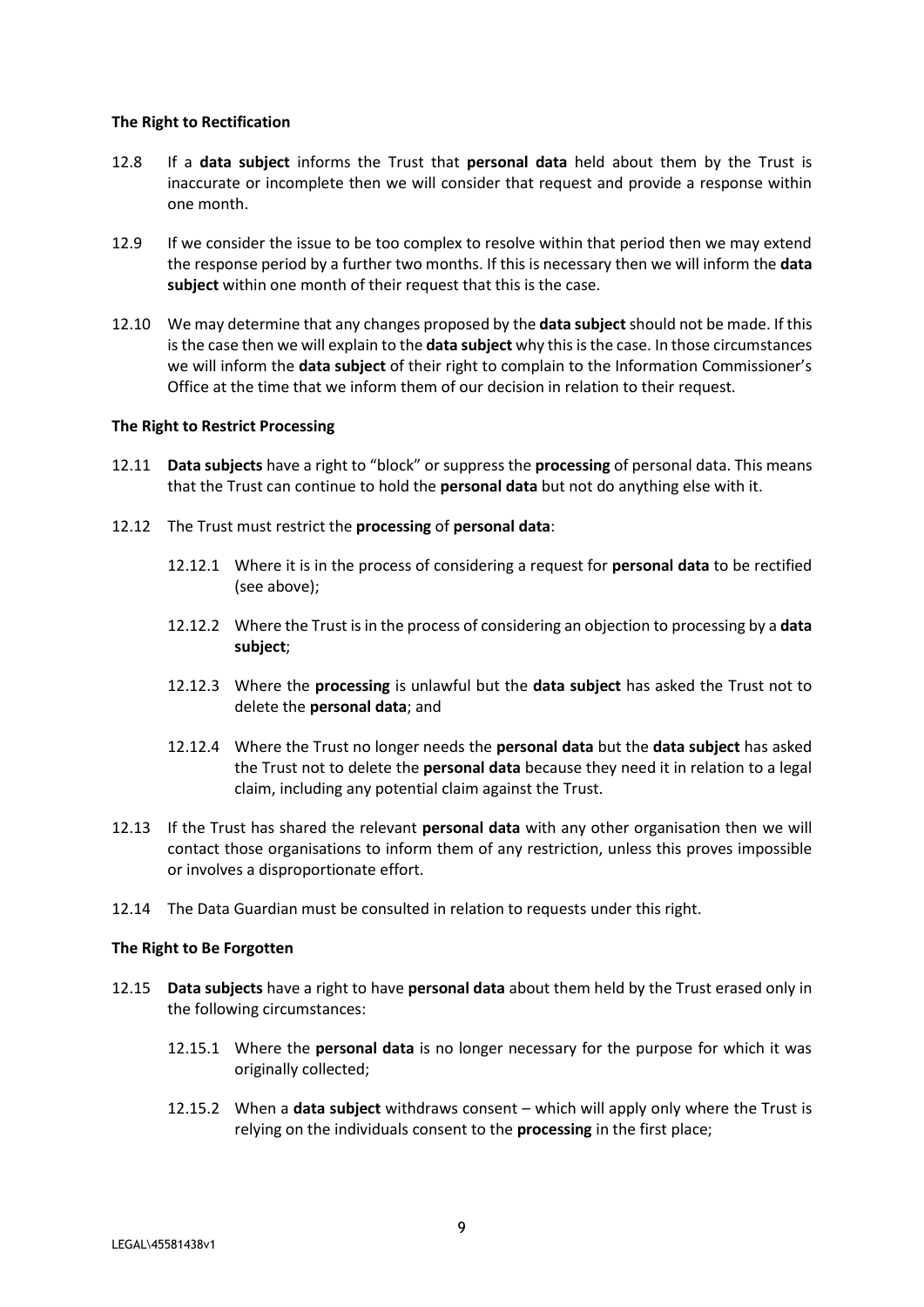- 12.15.3 When a **data subject** objects to the **processing** and there is no overriding legitimate interest to continue that **processing** – see above in relation to the right to object;
- 12.15.4 Where the **processing** of the **personal data** is otherwise unlawful;
- 12.15.5 When it is necessary to erase the personal data to comply with a legal obligation; and
- 12.15.6 The Trust is not required to comply with a request by a **data subject** to erase their **personal data** if the **processing** is taking place:
- 12.15.7 To exercise the right of freedom of expression or information;
- 12.15.8 To comply with a legal obligation for the performance of a task in the public interest or in accordance with the law;
- 12.15.9 For public health purposes in the public interest;
- 12.15.10 For archiving purposes in the public interest, research or statistical purposes; or
- 12.15.11 In relation to a legal claim.
- 12.16 If the Trust has shared the relevant personal data with any other organisation then we will contact those organisations to inform them of any erasure, unless this proves impossible or involves a disproportionate effort.
- 12.17 The Data Guardian must be consulted in relation to requests under this right.

#### **Right to Data Portability**

- 12.18 In limited circumstances a **data subject** has a right to receive their **personal data** in a machine readable format, and to have this transferred to other organisation.
- 12.19 if such a request is made then the Data Guardian must be consulted.

## <span id="page-9-0"></span>**13 Data security**

- 13.1 We will take appropriate security measures against unlawful or unauthorised processing of **personal data**, and against the accidental loss of, or damage to, **personal data**.
- 13.2 We will put in place procedures and technologies to maintain the security of all personal data from the point of collection to the point of destruction.
- 13.3 Security procedures include:
	- 13.3.1 **Entry controls**. Any stranger seen in entry-controlled areas should be reported.
	- 13.3.2 **Secure lockable desks and cupboards**. Desks and cupboards should be kept locked if they hold confidential information of any kind. (Personal information is always considered confidential.)
	- 13.3.3 **Methods of disposal**. Paper documents must to put in confidential waste boxes. Digital storage devices should be physically destroyed when they are no longer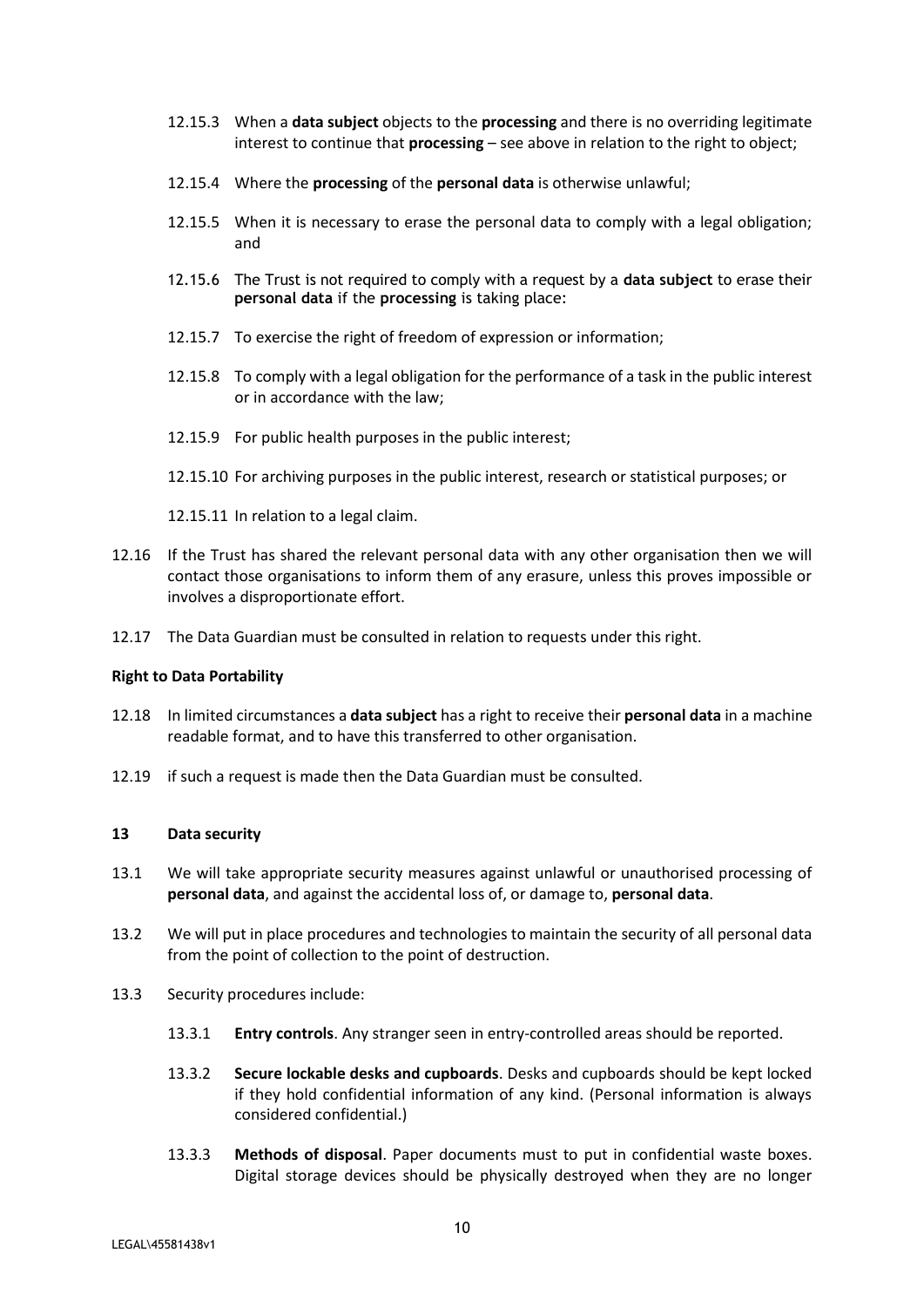required. IT assets must be disposed of in accordance with the Information Commissioner's Office guidance on the disposal of IT assets.

- 13.3.4 **Equipment**. Data users must ensure that individual monitors do not show confidential information to passers-by and that they close the screen showing personal information
- 13.3.5 **Working away from our premises – paper documents. No personal information in paper form is to be removed from the premises.**
- 13.3.6 **Working away from our premises – electronic working**. No memory sticks or external devices are to be used or personal data held in other places other than Sharepoint.
- 13.3.7 **Document printing** Documents containing **personal data** must be collected immediately from printers and not left on photocopiers.]
- 13.4 Any member of staff found to be in breach of the above security measures may be subject to disciplinary action.

## <span id="page-10-0"></span>**14 Data Protection Impact Assessments**

- 14.1 The Trust takes data protection very seriously, and will consider and comply with the requirements of Data Protection Legislation in relation to all of its activities whenever these involve the use of personal data, in accordance with the principles of data protection by design and default.
- 14.2 In certain circumstances the law requires us to carry out detailed assessments of proposed **processing**. This includes where we intend to use new technologies which might pose a high risk to the rights of **data subjects** because of the types of data we will be **processing** or the way that we intend to do so.
- 14.3 The Trust will complete an assessment of any such proposed **processing** and has a template document which ensures that all relevant matters are considered.
- 14.4 The Data Guardian/DPO should always be consulted as to whether a data protection impact assessment is required, and if so how to undertake that assessment.

## <span id="page-10-1"></span>**15 Disclosure and sharing of personal information**

- 15.1 We may share **personal data** that we hold about **data subjects**, and without their consent, with other organisations. Such organisations include the Department for Education, Education and Skills Funding Agency "ESFA", Ofsted, health authorities and professionals, the Local Authority, examination bodies, other schools, and other organisations where we have a lawful basis for doing so.
- 15.2 The Trust will inform **data subjects** of any sharing of their **personal data** unless we are not legally required to do so, for example where **personal data** is shared with the police in the investigation of a criminal offence.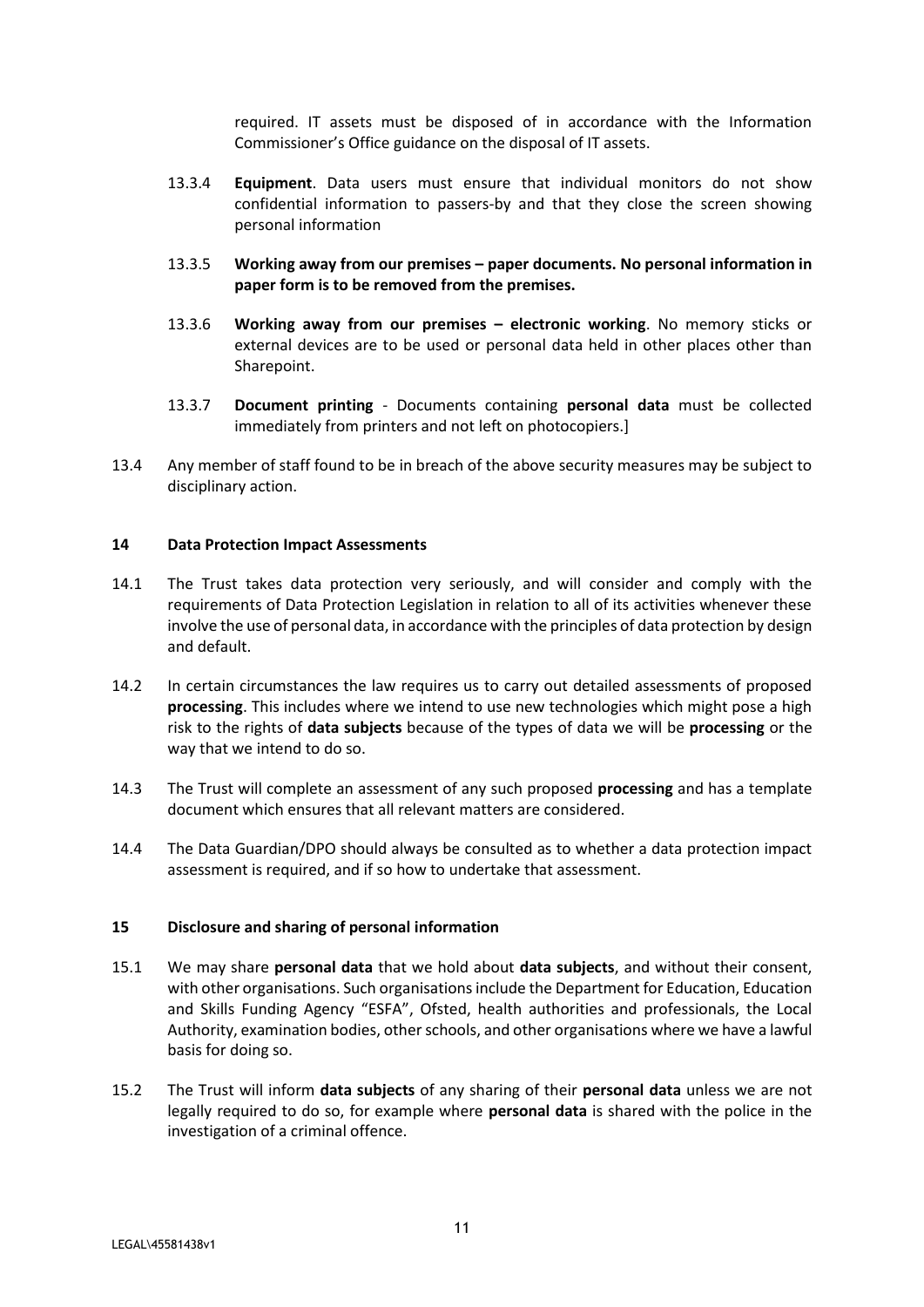- 15.3 In some circumstances we will not share safeguarding information. Please refer to our Child Protection Policy.
- 15.4 Further detail is provided in our Schedule of Processing Activities.

#### <span id="page-11-0"></span>**16 Data Processors**

- 16.1 We contract with various organisations who provide services to the Trust, including:
	- 16.1.1 Payroll providers, school meals and other contractors that work with the Trust.
- 16.2 In order that these services can be provided effectively we are required to transfer **personal data** of **data subjects** to these **data processors**.
- 16.3 **Personal data** will only be transferred to a **data processor** if they agree to comply with our procedures and policies in relation to data security, or if they put in place adequate measures themselves to the satisfaction of the Trust. The Trust will always undertake due diligence of any **data processor** before transferring the **personal data** of **data subjects** to them.
- 16.4 Contracts with **data processors** will comply with Data Protection Legislation and contain explicit obligations on the **data processor** to ensure compliance with the Data Protection Legislation, and compliance with the rights of **Data Subjects**.

#### <span id="page-11-1"></span>**17 Images and Videos**

- 17.1 Parents and others attending Trust events are allowed to take photographs and videos of those events for domestic purposes. For example, parents can take video recordings of a school performance involving their child. The Trust does not prohibit this as a matter of policy.
- 17.2 The Trust does not however agree to any such photographs or videos being used for any other purpose, but acknowledges that such matters are, for the most part, outside of the ability of the Trust to prevent.
- 17.3 The Trust asks that parents and others do not post any images or videos which include any child other than their own child on any social media or otherwise publish those images or videos.
- 17.4 As a Trust we want to celebrate the achievements of our pupils/students and therefore may want to use images and videos of our pupils within promotional materials, or for publication in the media such as local, or even national, newspapers covering Trust events or achievements. We will seek the consent of pupils, and their parents where appropriate, before allowing the use of images or videos of pupils for such purposes.
- 17.5 Whenever a pupil begins their attendance at the Trust they, or their parent where appropriate, will be asked to complete a consent form in relation to the use of images and videos of that pupil. We will not use images or videos of pupils for any purpose where we do not have consent.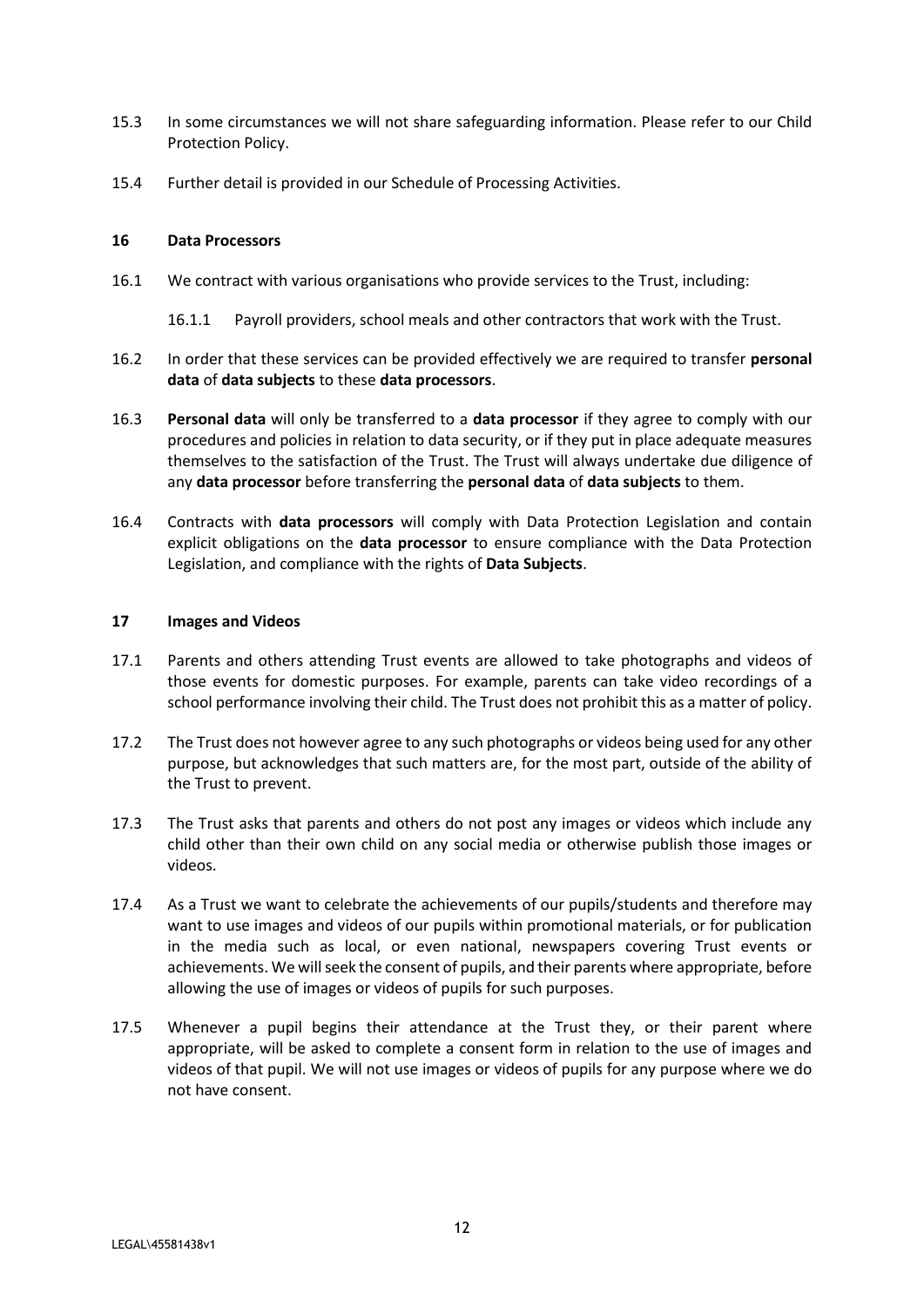#### <span id="page-12-0"></span>**18 CCTV**

The Trust operates a CCTV system. Please refer to the Trust CCTV Policy.

#### <span id="page-12-1"></span>**19 Changes to this policy**

We may change this policy at any time. Where appropriate, we will notify **data subjects** of those changes.

#### **Equality Act 2010**

In accordance with its Public Sector Equality Duty, the The Russett Learning Trust has given due regard to equality considerations in adopting this policy/procedure and is satisfied that its application will not impact adversely on members of staff who have a protected characteristic (age, disability, gender reassignment, marriage and civil partnership, pregnancy and maternity, race, religion or belief, sex and sexual orientation) within the meaning of the Equality Act 2010.

In addition, the Russett Learning Trust is committed to promoting equality and will ensure that the appraisal process is fair and non-discriminatory and that monitoring data should be included in the Executive Headteacher's report covering each of the protected characteristics within the Equality Act 2010.

The Chief Executive Officer will also report on whether there have been any appeals or representations on an individual or collective basis on the grounds of alleged discrimination under any of the protected characteristics.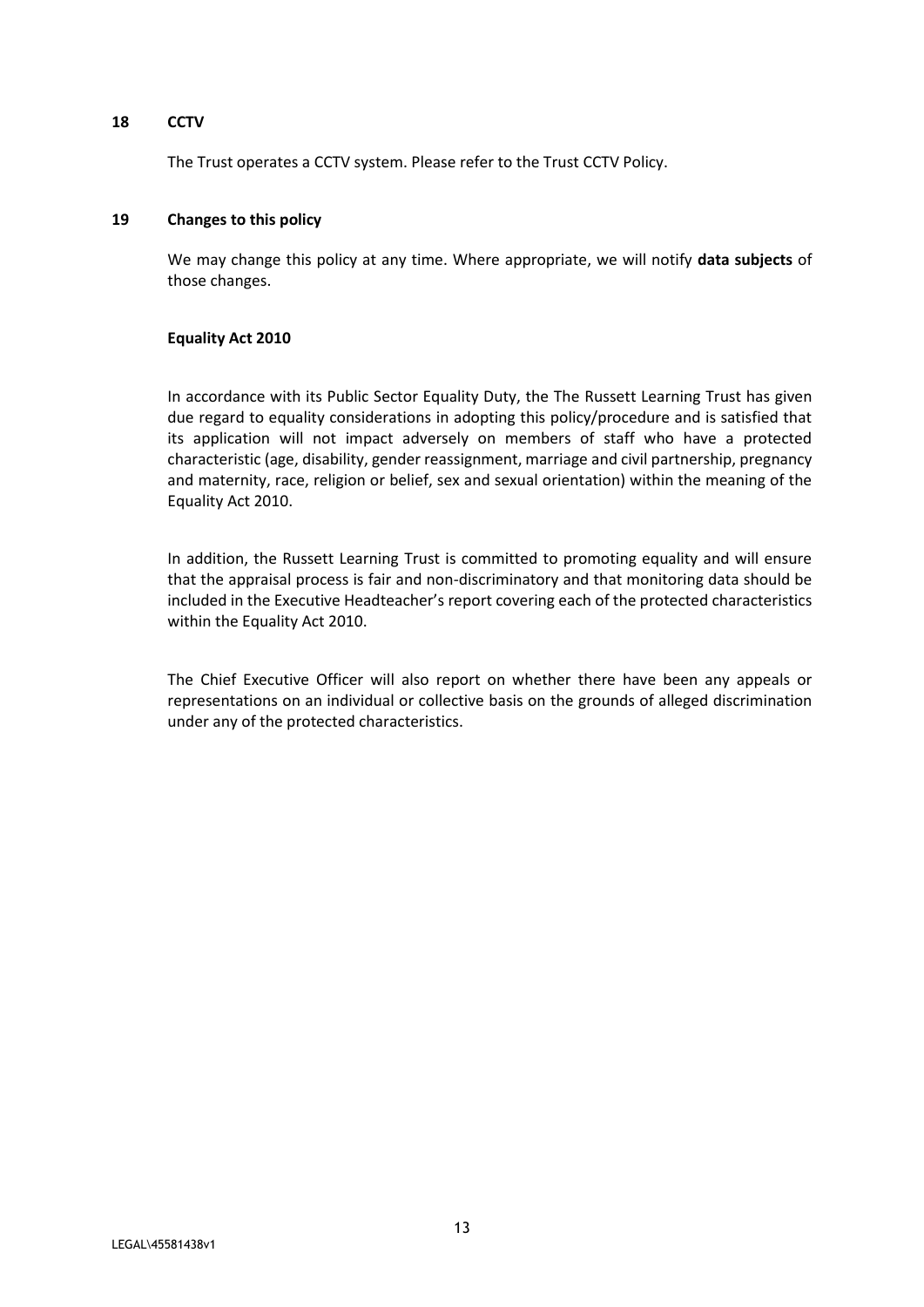#### **ANNEX**

# **DEFINITIONS**

| <b>Term</b>                            | <b>Definition</b>                                                                                                                                                                                                                                                                                                                                                                                                                                                                  |
|----------------------------------------|------------------------------------------------------------------------------------------------------------------------------------------------------------------------------------------------------------------------------------------------------------------------------------------------------------------------------------------------------------------------------------------------------------------------------------------------------------------------------------|
| <b>Biometric Data</b>                  | is information about a person's physical or behavioural characteristics or<br>features that can be used to identify them and is obtained or recorded<br>for the purposes of a biometric recognition system and can include<br>fingerprints, hand shapes, features of the eye or information about a<br>person's voice or handwriting                                                                                                                                               |
| <b>Biometric Recognition</b><br>System | is a system that operates automatically (electronically) and :<br>Obtains or records information about a person's physical or<br>behavioural characteristics or features; and<br>Compares or otherwise processes that information with stored<br>information in order to establish or verify the identity of the<br>person or otherwise determine whether they are recognised by<br>the system                                                                                     |
| Data                                   | is information which is stored electronically, on a computer, or in certain<br>paper-based filing systems                                                                                                                                                                                                                                                                                                                                                                          |
| Data Subjects                          | For the purpose of this policy include all living individuals about whom<br>we hold personal data. This includes pupils, our workforce, staff, and<br>other individuals. A data subject need not be a UK national or resident.<br>All data subjects have legal rights in relation to their personal information                                                                                                                                                                    |
| Personal Data                          | Means any information relating to an identified or identifiable natural<br>person (a data subject); an identifiable natural person is one who can be<br>identified, directly or indirectly, in particular by reference to an identifier<br>such as a name, an identification number, location data, an online<br>identifier or to one or more factors specific to the physical, physiological,<br>genetic, mental, economic, cultural or social identity of that natural<br>person |
| Data Controllers                       | Are the people who or organisations which determine the purposes for<br>which, and the manner in which, any personal data is processed. They<br>are responsible for establishing practices and policies in line with Data<br>Protection Legislation. We are the data controller of all personal data<br>used in our business for our own commercial purposes                                                                                                                       |
| Data Users                             | Are those of our workforce (including Governors and volunteers) whose<br>work involves processing personal data? Data users must protect the<br>data they handle in accordance with this data protection policy and any<br>applicable data security procedures at all times                                                                                                                                                                                                        |
| Data Processors                        | Include any person or organisation that is not a data user that processes<br>personal data on our behalf and on our instructions                                                                                                                                                                                                                                                                                                                                                   |